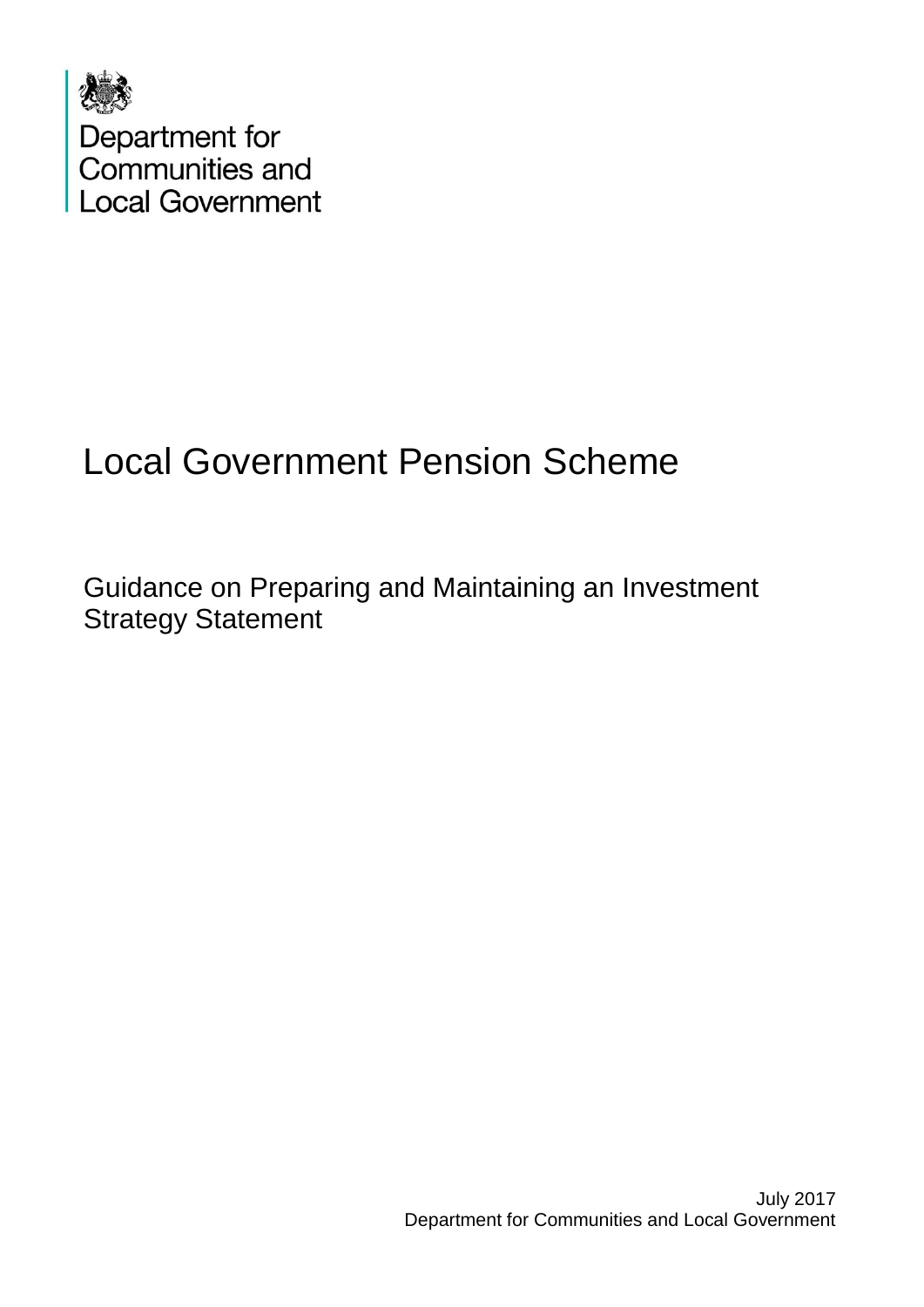

*© Crown copyright, 2017*

*Copyright in the typographical arrangement rests with the Crown.*

You may re-use this information (not including logos) free of charge in any format or medium, under the terms of the Open Government Licence. To view this licence[,http://www.nationalarchives.gov.uk/doc/open-government-licence/version/3/](http://www.nationalarchives.gov.uk/doc/open-government-licence/version/3/) or write to the Information Policy Team, The National Archives, Kew, London TW9 4DU, or email: [psi@nationalarchives.gsi.gov.uk.](mailto:psi@nationalarchives.gsi.gov.uk)

This document/publication is also available on our website at [www.gov.uk/dclg](http://www.gov.uk/dclg)

If you have any enquiries regarding this document/publication, complete the form at <http://forms.communities.gov.uk/> or write to us at:

Department for Communities and Local Government Fry Building 2 Marsham Street London SW1P 4DF Telephone: 030 3444 0000

For all our latest news and updates follow us on Twitter:<https://twitter.com/CommunitiesUK>

July 2017

ISBN: 978-1-4098-4897-4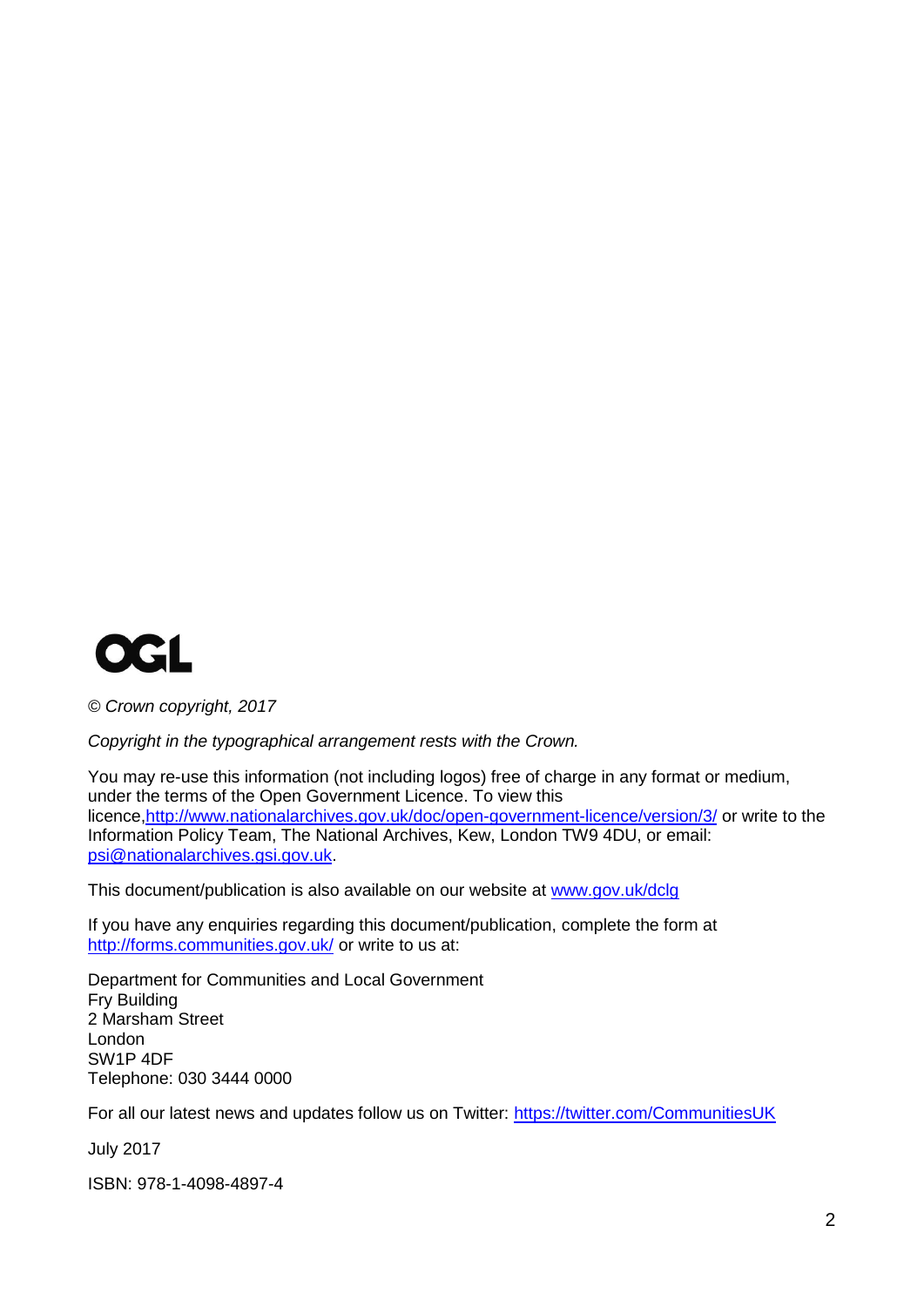## Foreword

This guidance has been prepared to assist administering authorities in the local government pension scheme in England and Wales with the formulation, publication and maintenance of their Investment Strategy Statement.

New investment regulationsto be introduced later this year will include a requirement for administering authorities to publish new Investment Strategy Statements by 1<sup>st</sup> April 2017 in accordance with the guidance set out below.

Administering authorities will be required to act in accordance with the provisions in this guidance when Regulation 7 of the Local Govenrment Pension Scheme (Management and Investment of Funds) Regulations 2016 comes into force.

## **Part 1**

#### **Introduction and background**

This guidance has been prepared to assist administering authorities in the formulation, publication and maintenance of their Investment Strategy Statement required by Regulation 7 of The Local Government Pension Scheme (Management and Investment of Funds) Regulations 2016. Unless otherwise stated, references to regulations are to the 2016 Regulations.

An administering authority's duty to prepare, maintain and review their Funding Strategy Statement under Regulation 58 of the Local Government Pension Scheme Regulations 2013 ("the 2013 Regulations") is unaffected.

#### **Statutory background**

Regulation 7(1) requires an administering authority to formulate an investment strategy which must be in accordance with guidance issued by the Secretary of State.

The Investment Strategy Statement required by Regulation 7 must include:-

- a) A requirement to invest money in a wide variety of investments;
- b) The authority's assessment of the suitability of particular investments and types of investments;
- c) The authority's approach to risk, including the ways in which risks are to be measured and managed;
- d) The authority's approach to pooling investments, including the use of collective investment vehicles and shared services;
- e) The authority's policy on how social, environmental or corporate governance considerations are taken into account in the selection, non-selection, retention and realisation of investments; and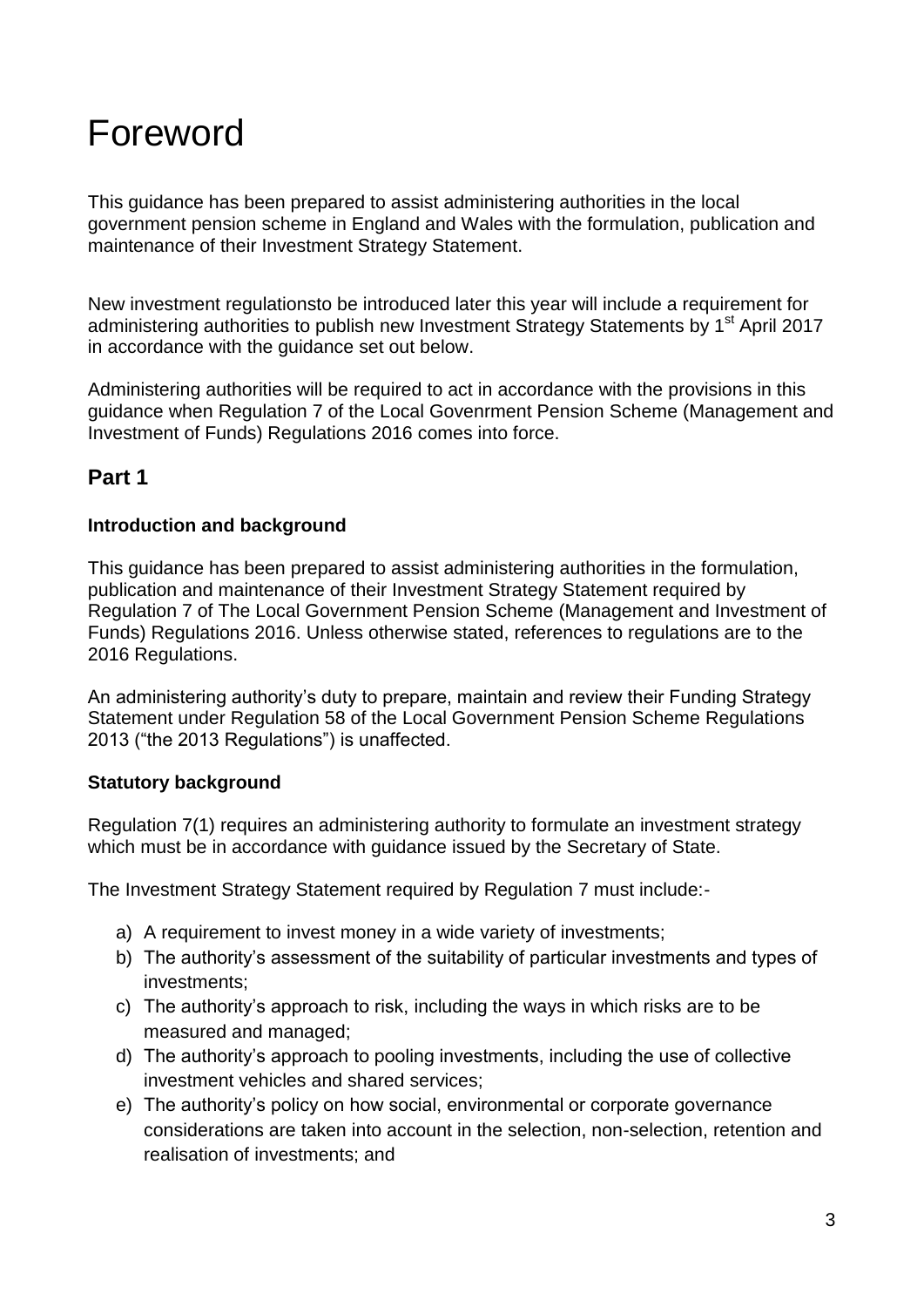f) The authority's policy on the exercise of rights (including voting rights) attaching to investments.

The Investment Strategy Statement must also set out the maximum percentage of the total value of all investments of fund money that it will invest in particular investments or classes of investment. This, in effect, replaces Schedule 1 to the Local Government Pension Scheme (Management and Investment of Funds) Regulations 2009 ("the 2009 Regulations").

Under Regulation  $7(6)$  and (7), the statements must be published by 1<sup>st</sup> April 2017 and then kept under review and revised from time to time and at least every three years. Under transitional arrangements, key elements of the 2009 Regulations relating to investment policies will continue in force until such time that the Investment Strategy Statement under Regulation 7 is published.

#### **Directions by the Secretary of State**

Regulation 8 enables the Secretary of State to issue a Direction if he is satisfied that an administering authority is failing to act in accordance with this guidance.

One of the main aims of the new investment regulations is to transfer investment decisions and their consideration more fully to administering authorities within a new prudential framework. Administering authorities will therefore be responsible for setting their policy on asset allocation, risk and diversity, amongst other things. In relaxing the regulatory framework for scheme investments, administering authorities will be expected to make their investment decisions within a prudential framework with less central prescription. It is important therefore that the regulations include a safeguard to ensure that this less prescriptive approach is used appropriately and in the best long term interests of scheme beneficiaries and taxpayers.

Where there is evidence to suggest that an authority is acting unreasonably, it may be appropriate for the Secretary of State to consider intervention, but only where this is justified and where the relevant parties have been consulted. Regulation 8 includes a number of safeguards, including full consultation with the relevant authority, to ensure that the proposed power is used appropriately, proportionately and only where justified by the evidence.

The Secretary of State's power of intervention does not interfere with the duty of elected members under general public law principles to make investment decisions in the best long-term interest of scheme beneficiaries and taxpayers.

The power of Direction can be used in all or any of the following ways:-

- a) To require an administering authority to make changes to its investment strategy in a given timescale;
- b) To require an administering authority to invest assets as specified in the Direction;
- c) To transfer the investment functions of an administering authority to the Secretary of State or a person nominated by the Secretary of State; and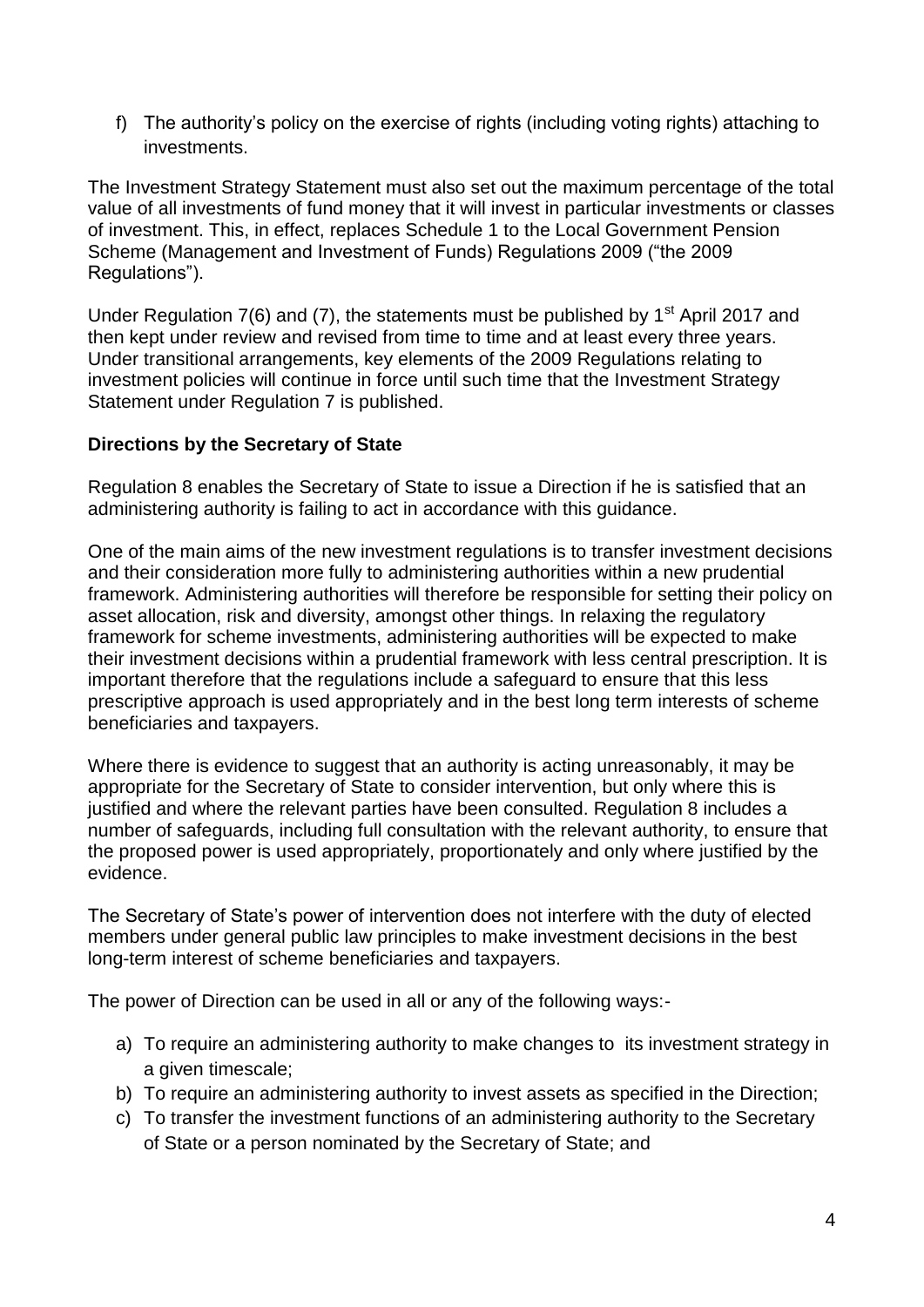d) To require an administering authority to comply with any instructions from either the Secretary of State or the appointed person in circumstances when the investment function has been transferred.

Before issuing any Direction, the Secretary of State must consult the administering authority concerned and before reaching a decision, must have regard to all relevant evidence including reports under section 13(4) of the Public Service Pensions Act 2013; reports from the scheme advisory board or from the relevant local pension board and any representations made in response to the consultation with the relevant administering authority. The Secretary of State also has the power to commission any other evidence or additional information that is considered necessary.

## **General**

Part 2 below sets out the guidance for authorities under each of the component parts of Regulation 7. The specific requirements under each heading are shown at the end of each sub section in a text box and in bold type. It is important to note, however, that these lists are not exclusive and that administering authorities are also required to comply with general public law principles and act within a prudential framework.

## **Part 2**

## **Regulation 7(2) (a) - Investment of money in a wide variety of investments**

A properly diversified portfolio of assets should include a range of asset classes to help reduce overall portfolio risk. If a single investment class is not performing well, performance should be balanced by other investments which are doing better at that time. A diversified portfolio also helps to reduce volatility.

For example, the range of asset classes could include UK and overseas equities of different sectors; bonds with varying maturity; alternative investment assets such as private equity, infrastructure and cash instruments.

However, this guidance does not purport to prescribe the specific asset classes over which fund monies must be diversified. This remains a decision for individual administering authorities to make. Administering authorities are expected to be able to demonstrate that those responsible for making investment decisions have taken and acted on proper advice and that diversification decisions have been taken in the best long term interest of scheme beneficiaries.

An administering authority must also be able to demonstrate that they review their diversification policy from time to time to ensure that their overall target return is not put at risk.

#### **Summary of requirements**

In formulating and maintaining their policy on diversification, administering authorities:-

- **Must take proper advice**
- **Must set out clearly the balance between different types of investments**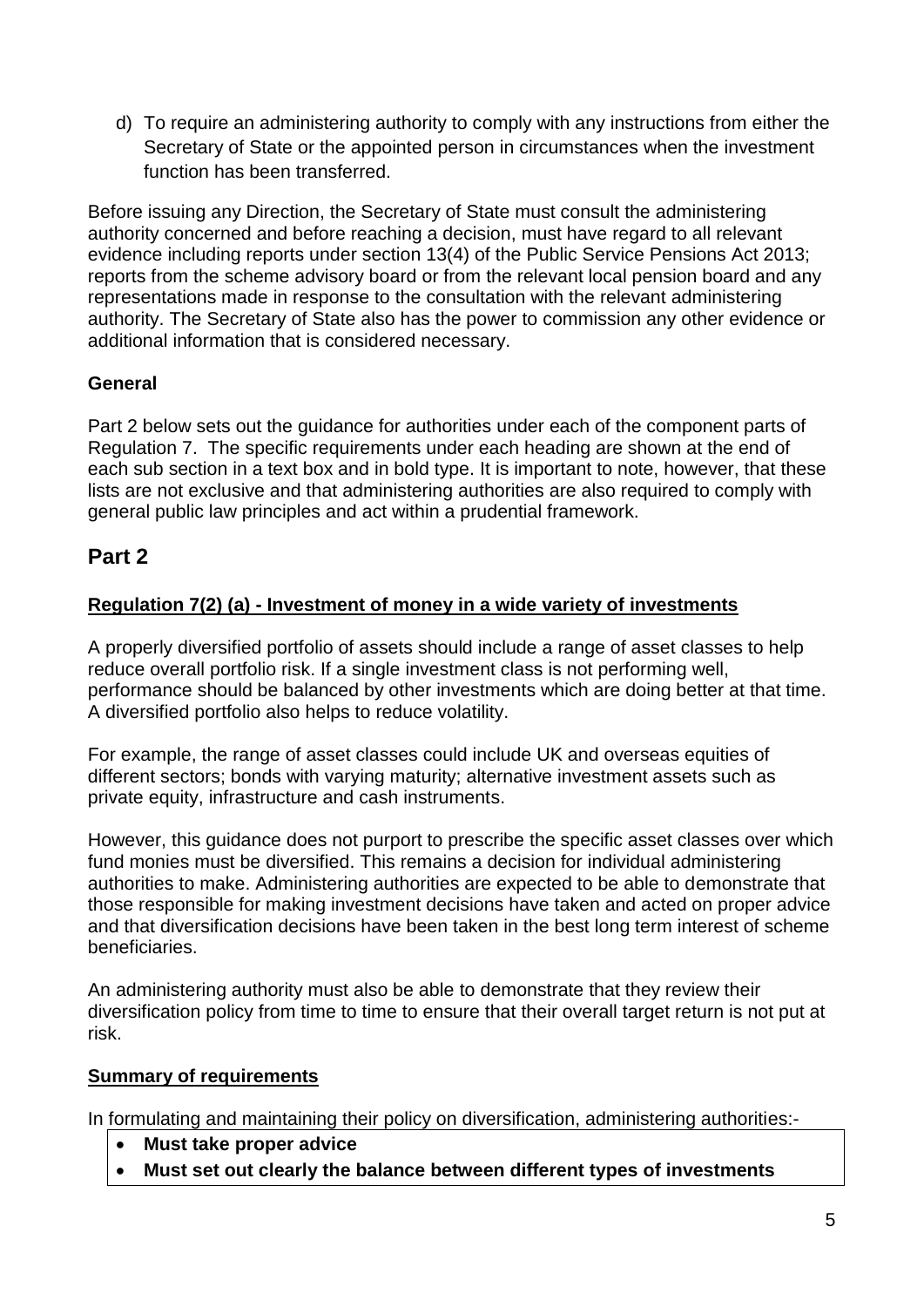- **Must identify the risks associated with their overall investment strategy**
- **Must periodically review their policy to mitigate against any such risks**

## **Regulation 7(2)(b) - The suitability of particular investments and types of investments**

The concept of suitability is a critical test for whether or not a particular investment should be made. Although individual investment classes will have varying degrees of suitability in the context of an authority's funding and investment strategies, the overall aim of the fund must be to consider suitability against the need to meet pension obligations as they fall due.

Assessing the suitability of different investment classes involves a number of factors including, for example, performance benchmarks, appetite for risk, policy on non-financial factors and perhaps most importantly, funding strategy.

What constitutes suitability is clearly a matter for individual administering authorities to consider and decide in the light of their own funding and investment strategies, but there is a clear expectation that the assessment should be broadly consistent across all administering authorities. Administering authorities must therefore take and act on proper advice in assessing the suitability of their investment portfolio and give full details of that assessment in their Investment Strategy Statement.

## **Summary of requirements**

In formulating their policy on the suitability of particular investments and types of investments, administering authorities:-

- **Must take proper advice**
- **Should ensure that their policy on asset allocation is compatible with achieving their locally determined solvency target**
- **Must periodically review the suitability of their investment portfolio to ensure that returns, risk and volatility are all appropriately managed and are consistent with their overall investment strategy**

## **Regulation 7(2)(c) - The approach to risk, including the ways in which risks are to be measured and managed**

The appetite of individual administering authorities for taking risk when making investment decisions can only be a matter for local consideration and determination, subject to the aim and purpose of a pension fund to maximise the returns from investment returns within reasonable risk parameters.

Some of the key risks that an administering authority needs to be aware include financial, demographic or regulatory risks. A detailed summary of the identification of all risks and counter-measures to mitigate against them is beyond the scope of this guidance, but administering authorities will continue to have regard to the requirement under Regulation 58 of the 2013 Regulations to have regard to the "Guidance on Preparing and Maintaining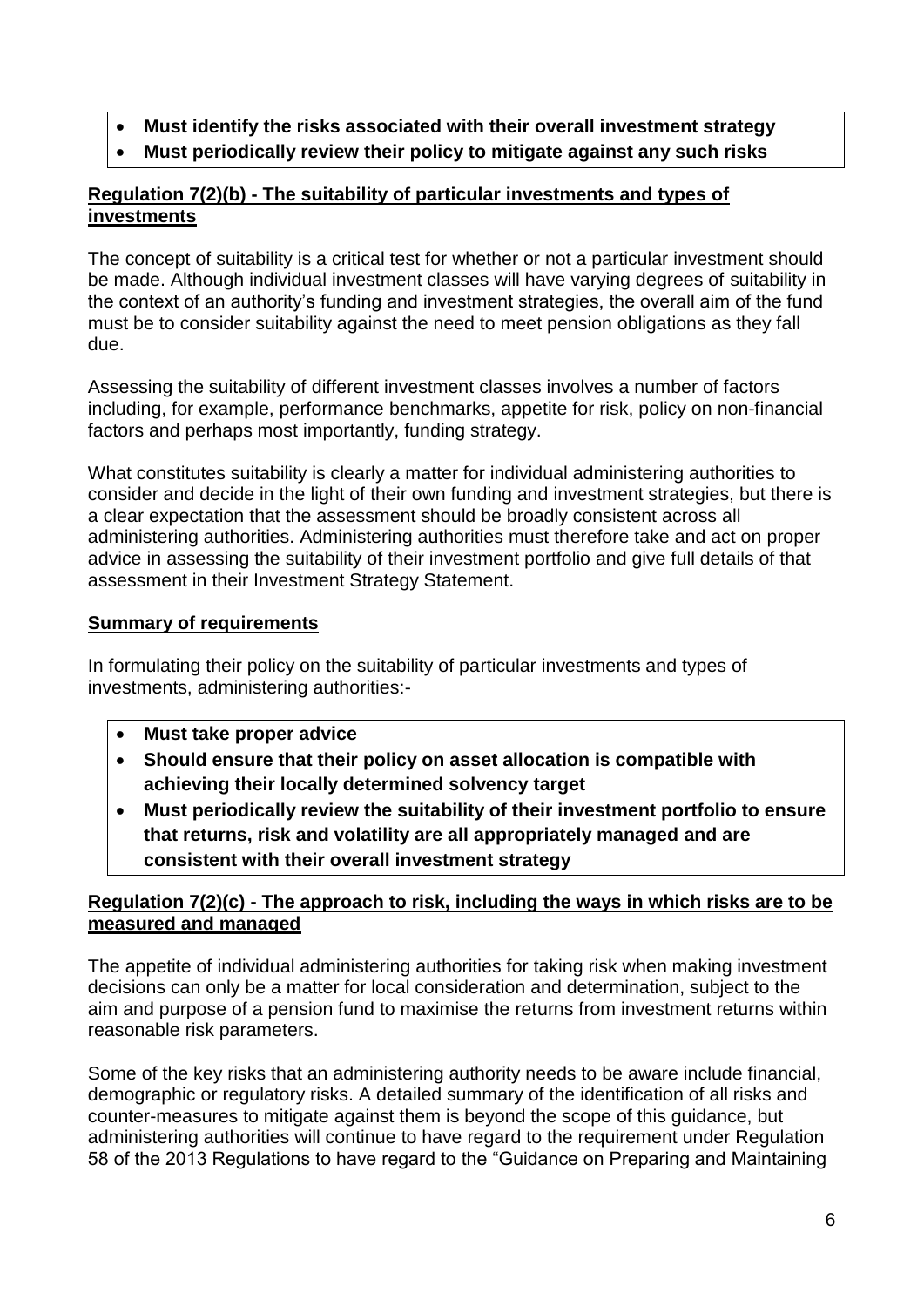a Funding Strategy Statement" published by CIPFA, which includes a section on risk and the ways in which it can be measured and managed.

#### **Summary of requirements**

In formulating their policy on their approach to risk, administering authorities:-

- **Must take proper advice**
- **Should clearly state their appetite for risk**
- **Should be aware of the risks that may impact on their overall funding and investment strategies**
- **Should take measures to counter those risks**
- **Should periodically review the assumptions on which their investment strategy is based**
- **Should formulate contingency plans to limit the impact of risks that might materialise**

#### **Regulation 7(2)(d) - The approach to pooling investments, including the use of collective investment vehicles and shared services**

All authorities must commit to a suitable pool to achieve benefits of scale. Administering authorities must confirm their chosen investment pool meets the investment reform and criteria published in November 2015, or to the extent that it does not, that Government is content for it to continue.

Any change which results in failure to meet the criteria must be reported by the administering authority, and/or pool, to the Secretary of State and the Scheme Advisory Board.

Administering authorities should set out their approach to pooling and the proportion of assets that will be invested through the pool. This must include the structure and governance arrangements and the mechanisms by which the authority can hold the pool to account.

Where services are shared or jointly procured, the administering authority must set out the rationale underpinning this and the cost benefit of this, as opposed to pooling.

Administering authorities must provide a summary of assets to be held outside of the pool, and how this demonstrates value for money. The progress of asset transfers to the pool must be reported annually against implementation plans and submitted to the Scheme Advisory Board. Where it is possible that an asset could be pooled in the future, authorities must set a date for review and criteria that need to be met before the asset will be pooled.

## **Summary of requirements**

In formulating and maintaining their approach to pooling investment, including the use of collective investment vehicles and shared services, an administering authority must:-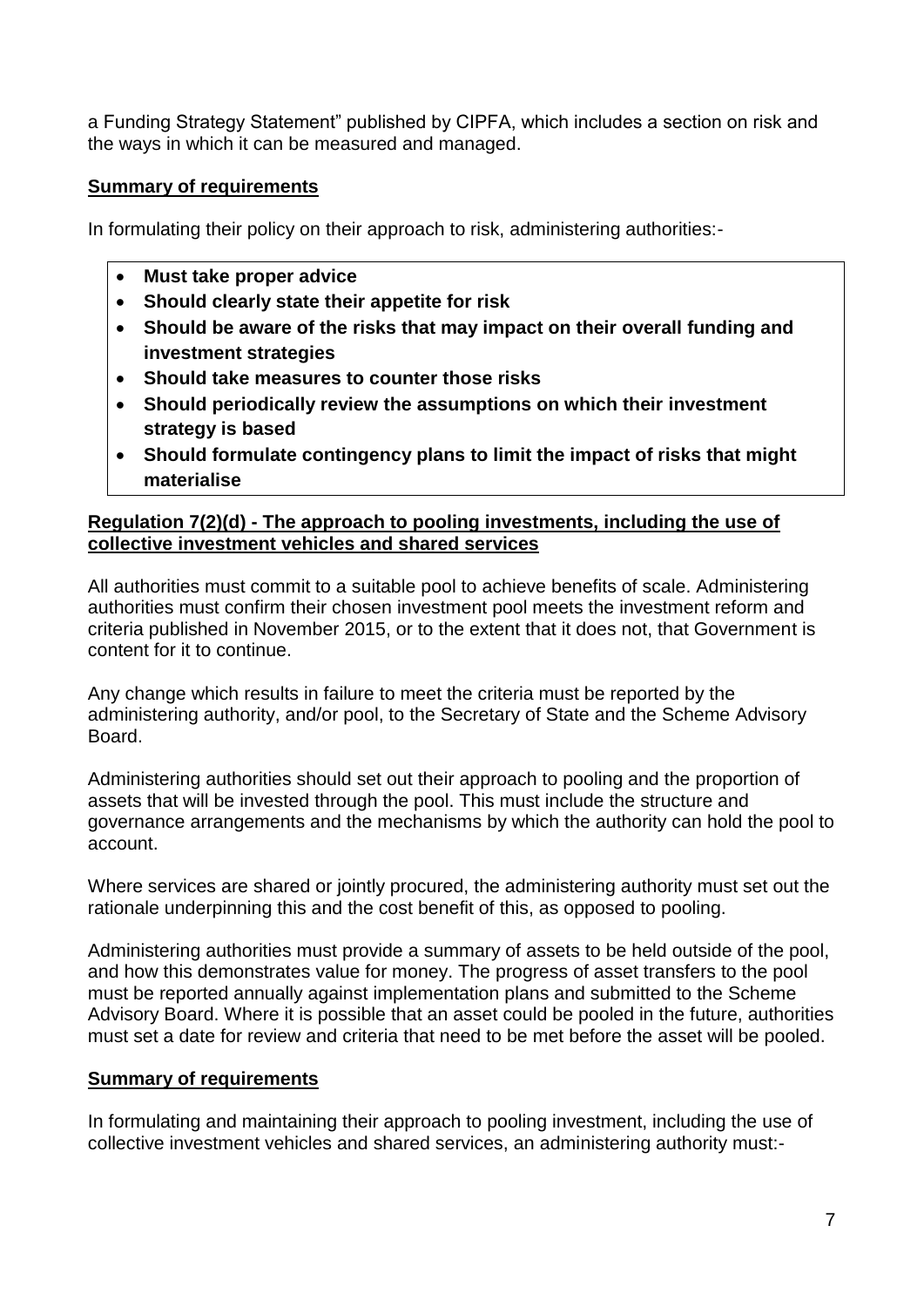- **Confirm the pooling arrangements meet the criteria set out in the November 2015 investment reform and criteria guidance at https://www.gov.uk/government/uploads/system/uploads/attachment\_data/file /479925/criteria\_and\_guidance\_for\_investment\_reform.pdf, or have been otherwise agreed by the Government**
- **Notify the Scheme Advisory Board and the Secretary of State of any changes which result in failure to meet the criteria**
- **Set out the proportion of assets that will be invested through pooling**
- **Set out the structure and governance arrangements of the pool and the mechanisms by which the authority can hold the pool to account**
- **Set out the services that will be shared or jointly procured**
- **Provide a summary of assets that the authority has determined are not suitable for investing through the pool along with its rationale for doing so, and how this demonstrates value for money;**
- **Regularly review any assets, and no less than every 3 years, that the authority has previously determined should be held outside of the pool, ensuring this continues to demonstrate value for money**
- **Submit an annual report on the progress of asset transfers to the Scheme Advisory Board**

#### **Regulation 7(2)(e) - How social, environmental or corporate governance considerations are taken into account in the selection, non-selection, retention and realisation of investments**

When making investment decisions, administering authorities must take proper advice and act prudently. In the context of the local government pension scheme, a prudent approach to investment can be described as a duty to discharge statutory responsibilities with care, skill, prudence and diligence. This approach is the standard that those responsible for making investment decisions must operate.

Although administering authorities are not subject to trust law, those responsible for making investment decisions must comply with general legal principles governing the administration of scheme investments. They must also act in accordance with ordinary public law principles, in particular, the ordinary public law of reasonableness. They risk challenge if a decision they make is so unreasonable that no person acting reasonably could have made it.

The law is generally clear that schemes should consider any factors that are financially material to the performance of their investments, including social, environmental and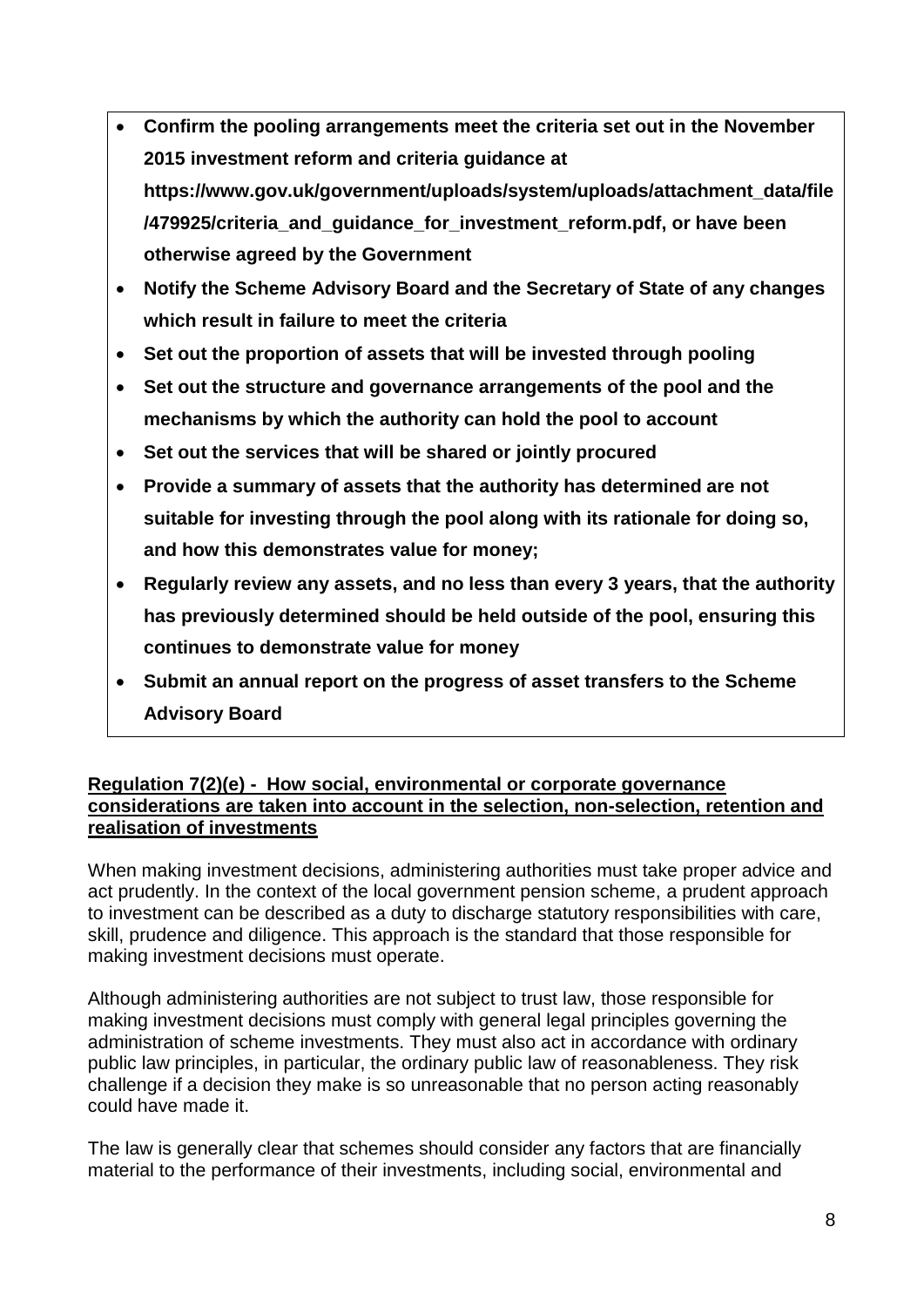corporate governance factors, and over the long term, dependent on the time horizon over which their liabilities arise.

Although schemes should make the pursuit of a financial return their predominant concern, they may also take purely non-financial considerations into account provided that doing so would not involve significant risk of financial detriment to the scheme and where they have good reason to think that scheme members would support their decision.

Investments that deliver social impact as well as a financial return are often described as "social investments". In some cases, the social impact is simply in addition to the financial return; for these investments the positive social impact will always be compatible with the prudent approach. In other cases, some part of the financial return may be forgone in order to generate the social impact. These investments will also be compatible with the prudent approach providing administering authorities have good reason to think scheme members share the concern for social impact, and there is no risk of significant financial detriment to the fund.

#### **Summary of requirements**

In formulating and maintaining their policy on social, environmental and corporate governance factors, an administering authority:-

- **Must take proper advice**
- **Should explain the extent to which the views of their local pension board and other interested parties who they consider may have an interest will be taken into account when making an investment decision based on non-financial factors**
- **Must explain the extent to which non-financial factors will be taken into account in the selection, retention and realisation of investments**
- **Should explain their approach to social investments**

#### **Regulation 7(2)(f) - The exercise of rights (including voting rights) attaching to investments**

The long-term investment interests of administering authorities are enhanced by the highest standards of corporate governance and corporate responsibility amongst the companies in which they invest. Poor governance can negatively impact shareholder value.

Stewardship aims to promote the long term success of companies in such a way that the ultimate providers of capital also prosper. Stewardship activities include monitoring and engaging with companies on matters such as strategy, performance, risk, capital structure and corporate governance, including culture and remuneration. Engagement by administering authorities is purposeful and can identify problems through continuing dialogue with companies on these matters as well as on issues that are the immediate subject of votes at general meetings.

Engagement enables administering authorities as long term shareholders to exert a positive influence on companies to promote strong governance, manage risk, increase